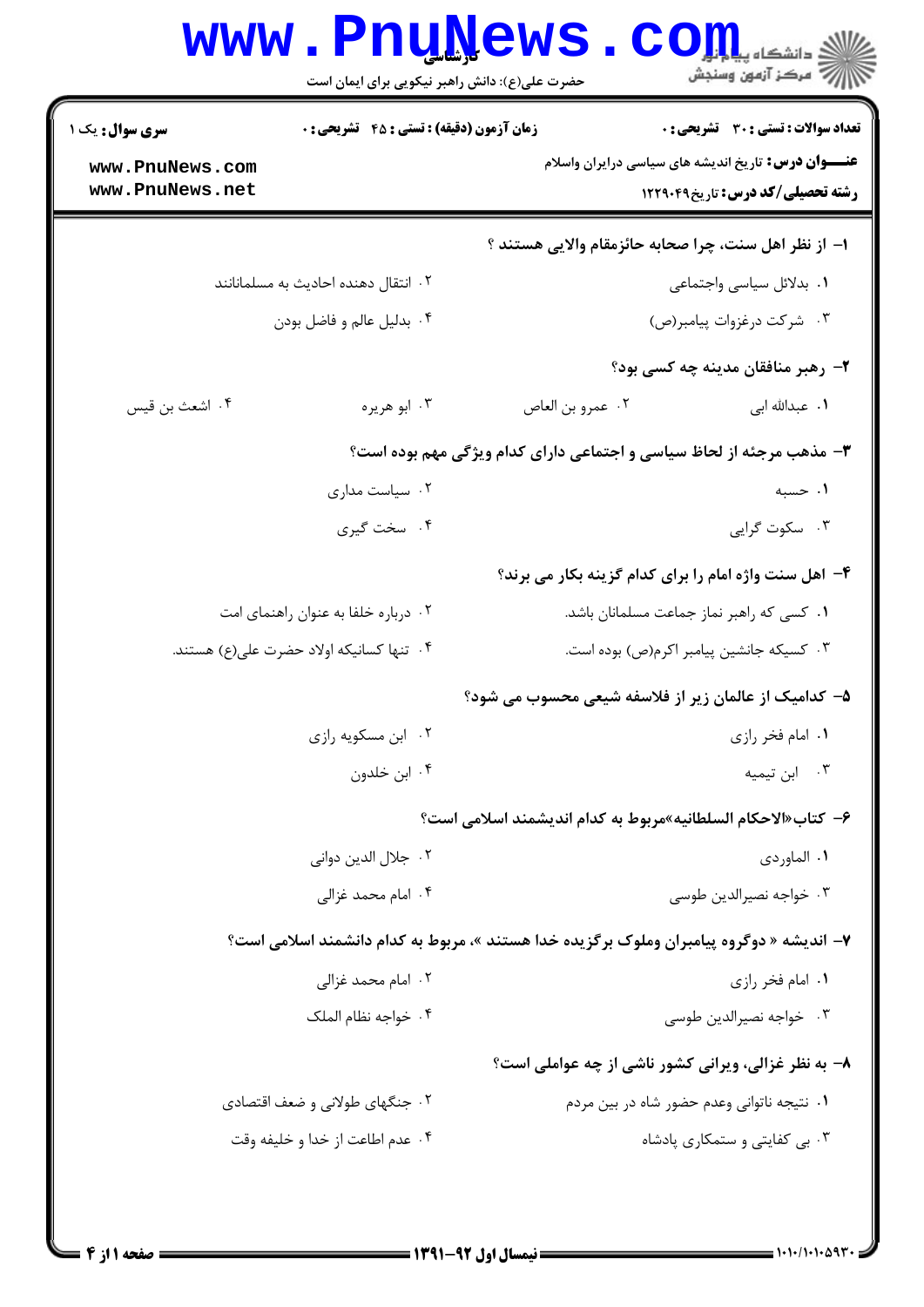|                                    | <b>www.PnuNews</b><br>حضرت علی(ع): دانش راهبر نیکویی برای ایمان است |                                                              | ي<br>چ دانشڪاه پياچ <mark>ر</mark><br>أأأأمركز آزمون وسنجش |
|------------------------------------|---------------------------------------------------------------------|--------------------------------------------------------------|------------------------------------------------------------|
| <b>سری سوال : ۱ یک</b>             | <b>زمان آزمون (دقیقه) : تستی : 45 قشریحی : 0</b>                    |                                                              | تعداد سوالات : تستى : 30 - تشريحي : 0                      |
| www.PnuNews.com<br>www.PnuNews.net |                                                                     | <b>عنــــوان درس:</b> تاریخ اندیشه های سیاسی درایران واسلام  | <b>رشته تحصیلی/کد درس:</b> تاریخ1۲۲۹۰۴۹                    |
|                                    |                                                                     | ۹– كدام انديشمند اسلامي خودرا «مجتهد في المذهب» مي خواند؟    |                                                            |
|                                    | ٠٢ ابن سينا                                                         |                                                              | ٠١. ابن تيميه                                              |
|                                    | ۰۴ ابن رشد                                                          |                                                              | ۰۳ خنجی اصفهانی                                            |
|                                    |                                                                     | ∙ا− ابن تیمیه در عقاید دینی اعتقاد به چه اصولی داشت؟         |                                                            |
| ۰۲ امر به معروف و نهی از منکر      |                                                                     |                                                              | ٠١ فروع دين و امامت اصلح                                   |
|                                    | ۰۴ اعتقاد به خدا و نهی پیروی از امامت                               |                                                              | ۰۳ متکی به ظاهر قرآن وحدیث بود.                            |
|                                    |                                                                     | 11- خالق اثر معروف «تاریخ عالم آرای امینی» چه کسی است؟       |                                                            |
|                                    | ۰۲ ولی قلی خان شاملو                                                |                                                              | ۰۱ اسکندر بیک منشی                                         |
|                                    | ۰۴ محمدمعصوم خواجگی اصفهانی                                         |                                                              | ۰۳ روزبهان خنجي اصفهاني                                    |
|                                    |                                                                     | 12- پدید آورنده نظریه «وصایت» و«رجعت» امام، چه کسی بود؟      |                                                            |
| ۰۲ ابوحذيفه                        |                                                                     |                                                              | ٠١ عبداله بن سبا الهمداني                                  |
|                                    | ۰۴ محمدبن نصير                                                      |                                                              | ۰۳ مختاربن ابی عبیده ثقفی                                  |
|                                    |                                                                     | <b>۱۳</b> - نخستین وزیر در دولت عباسی؛ چه کسی بود؟           |                                                            |
| ۰۲ خالد برمکی                      |                                                                     |                                                              | ۰۱ ابو سلمه                                                |
|                                    | ۰۴ بکیر بن ماهان                                                    |                                                              | ۰۳ ابو مسلم خراسانی                                        |
|                                    |                                                                     | ۱۴– سیاست فلسفی اسلامی از کدام اندیشه فلسفی برگرفته شده است؟ |                                                            |
| ۰۲ اندیشه آیین زروانی              |                                                                     |                                                              | ٠١. انديشه فلسفى ايران باستان                              |
|                                    | ۰۴ فلسفه يوناني                                                     |                                                              | ۰۳ فلسفه مصر و روم باستان                                  |
|                                    |                                                                     | 1۵– ابوالحسن عامري، کمال مطلوب را چه مي داند؟                |                                                            |
| ۰۴ فضيلت                           | ۰۳ عدالت                                                            | ۲. قدرت                                                      | ۰۱ سنت                                                     |
|                                    |                                                                     | ۱۶- منظور ارسطو از ناموس سوم ، کدام گزینه است؟               |                                                            |
| ۰۴ مردم                            | ۰۳ حاکم                                                             | ۰۲ شریعت                                                     | ۰۱ دینار                                                   |
|                                    |                                                                     |                                                              |                                                            |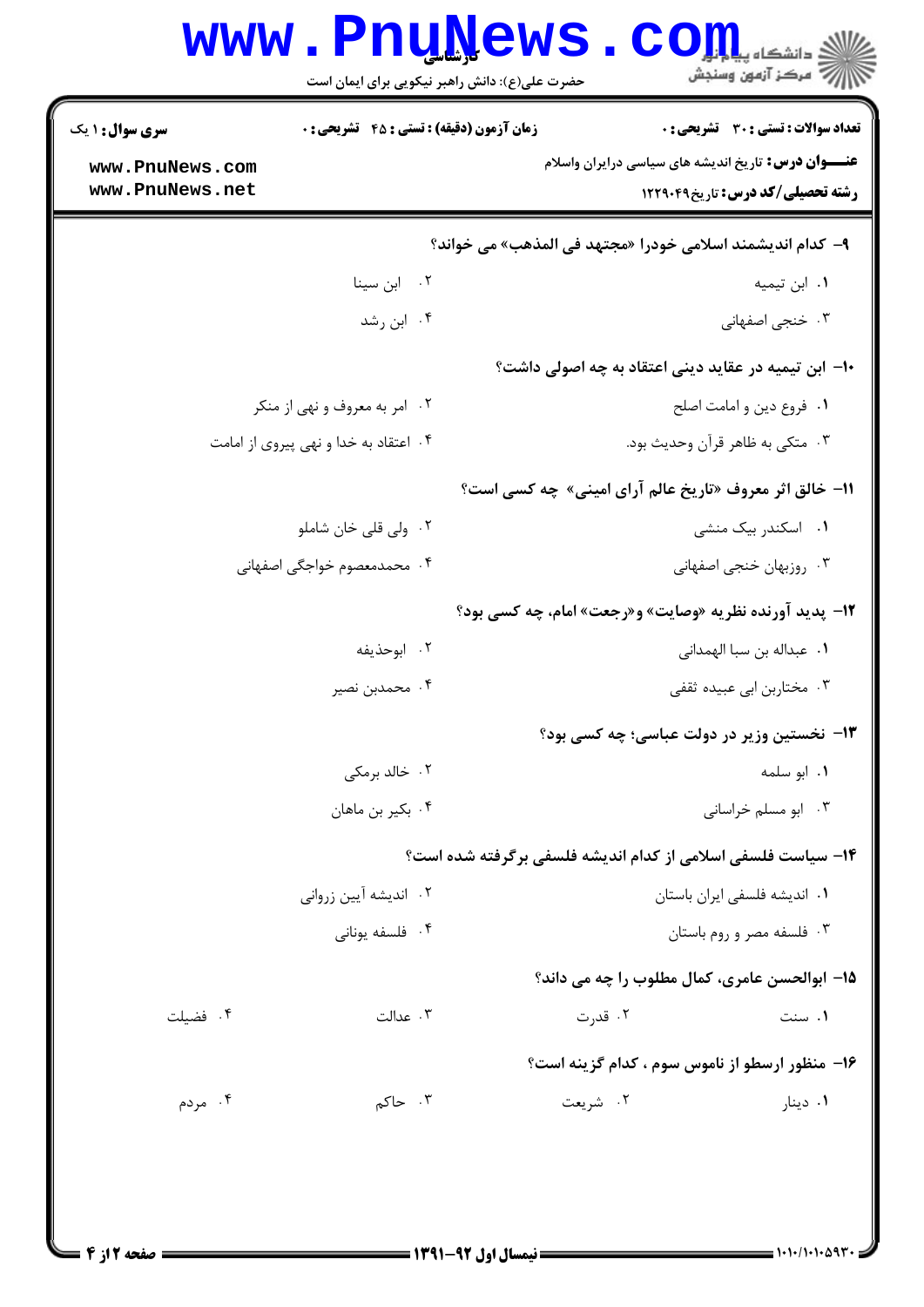|                                                                                      | حضرت علی(ع): دانش راهبر نیکویی برای ایمان است    | رآ مرکز آزمون وسنجش                                                                            |
|--------------------------------------------------------------------------------------|--------------------------------------------------|------------------------------------------------------------------------------------------------|
| <b>سری سوال : ۱ یک</b>                                                               | <b>زمان آزمون (دقیقه) : تستی : 45 گشریحی : 0</b> | تعداد سوالات : تستى : 30 - تشريحي : 0                                                          |
| www.PnuNews.com<br>www.PnuNews.net                                                   |                                                  | <b>عنـــوان درس:</b> تاریخ اندیشه های سیاسی درایران واسلام<br>رشته تحصیلی/کد درس: تاریخ1۲۲۹۰۴۹ |
|                                                                                      |                                                  | <b>۱۷- کتاب « الشفاء» مربوط به کدام دانشمند و در چه موردی است؟</b>                             |
| ٠٢ ابن سينا و در جهت سلامتي افراد جامعه                                              |                                                  | ۰۱ فخر رازی در مورد سیاست و حکومت                                                              |
| ۰۴ فخر رازی در مورد عقاید فلسفه اسلامی                                               |                                                  | ۰۳ ابن سینا درباره ماهیت حکومت                                                                 |
|                                                                                      |                                                  | 18−  ز نظر خواجه نصیر الدین طوسی ، کدام گزینه تعریف سیاست ملک است؟                             |
| ۰۲ سیاست فرومایگان                                                                   |                                                  | ٠١. سياست فضلا                                                                                 |
| ۰۴ سیاست جماعت                                                                       |                                                  | ۰۳ سیاست کرامت                                                                                 |
|                                                                                      |                                                  | ۱۹- در تاریخ اسلام کدامیک از علماء زیر، به لقب «آیهٔ الله» مشهور شده است؟                      |
|                                                                                      | ۰۲ ابو نصر فارابی                                | ٠١ حسن بن يوسف بن مطهر حلي                                                                     |
| ۰۴ خواجه نصيرالدين طوسي                                                              |                                                  | ۰۳ امام محمد غزالی                                                                             |
| <b>-۲-</b> کدام اندیشمند از بزرگترین فلاسفه قرون وسطی و معروف به شارح کبیر دوره است؟ |                                                  |                                                                                                |
| ۰۲ فخر رازی                                                                          |                                                  | ۰۱ ابن رشد                                                                                     |
| ۰۴ جلال الدين دواني                                                                  |                                                  | ۰۳ ابن خلدون                                                                                   |
|                                                                                      |                                                  | ۲۱−  به نظر ابن رشد، نزدیکترین دولتهای اسلامی به جمهوریت فاضله کدام است؟                       |
|                                                                                      | ۰۲ حکومت عباسیان                                 | ۰۱ دولت اموی                                                                                   |
| ۰۴ حکومت خلفای راشدین                                                                |                                                  | ۰۳ دولت فاطمی مصر                                                                              |
|                                                                                      |                                                  | <b>۲۲</b> – اعتبار و اهمیت ابن خلدون مدیون کدام کتاب زیر است؟                                  |
| ۰۲ کتاب فلسفه تاریخ                                                                  |                                                  | ٠١. مقدمه كتاب العبر                                                                           |
| ۰۴ كتاب احكام السلطانيه                                                              |                                                  | ٠٣ كتاب لباب المحصل                                                                            |
|                                                                                      |                                                  | <b>۲۳</b> - سید جمال الدین اسد آبادی «حریت اسلامی را» درچه مقوله ای مطرح می کرد؟               |
|                                                                                      |                                                  | ٠١. عدم اطاعت از آنها                                                                          |
|                                                                                      |                                                  | ۰۲ دوری از تعصب مذهبی و وحدت مسلمین                                                            |
|                                                                                      |                                                  | ۰۳ تقویت تعصب مذهبی برای وحدت مسلمانان                                                         |
|                                                                                      |                                                  | ۰۴ تبعیت از پادشاهان به جهت تقویت ممالک اسلامی                                                 |